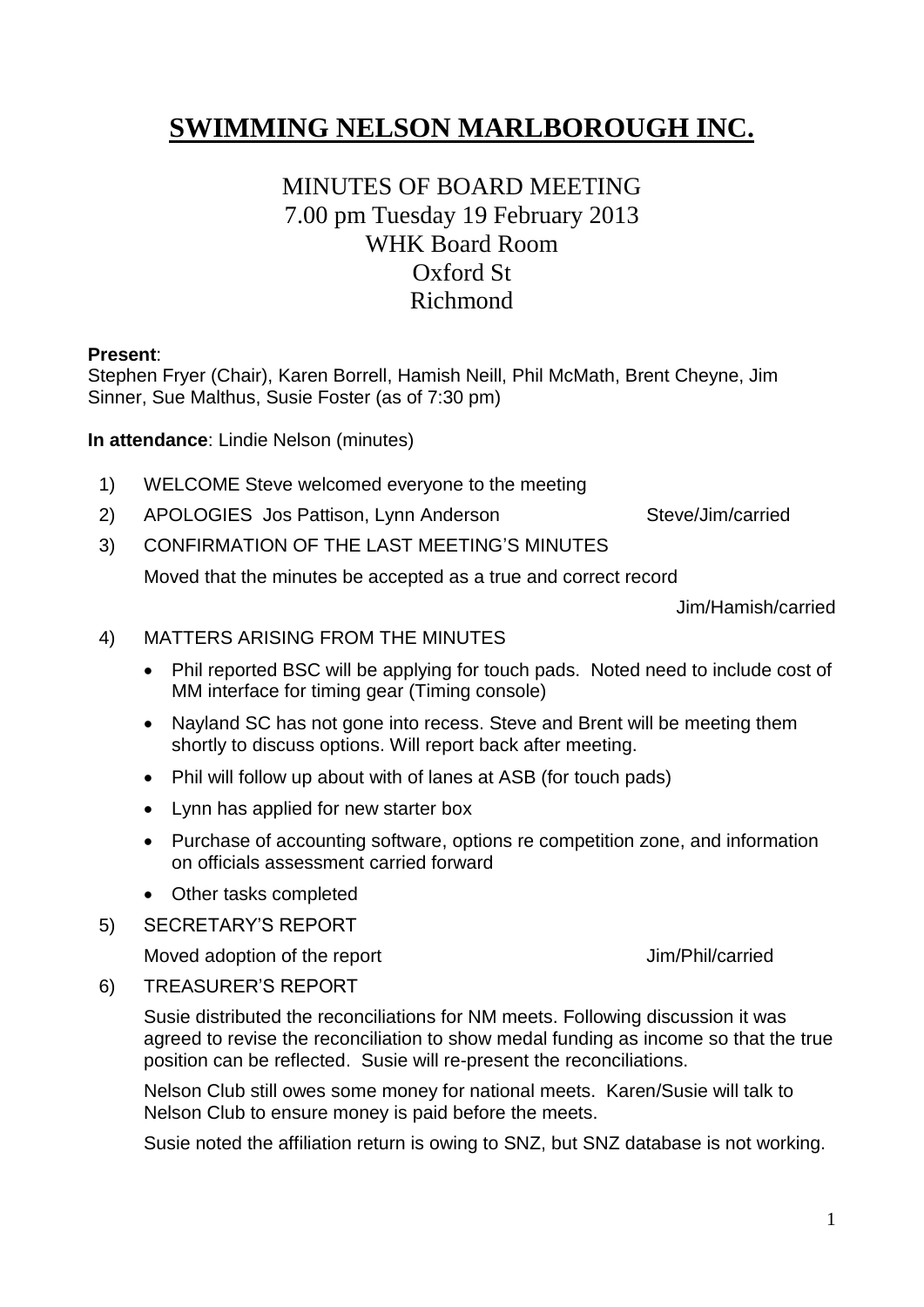Phil will check for invoice from Stadium 2000 for the Long Distance session of Age Groups, and ensure it is sent to Susie so the cost can be included in the reconciliation for the SNM Age Groups meet.

Susie also noted there is an error in the cashbook report because insurance liability is included twice, but the totals are correct.

Moved that the Treasurer's report be accepted Susie/Brent/carried

The meeting went into committee at 7:45 pm and came out of committee at 7.50 pm

#### 7) REGISTRAR/RECORDS REPORT

Jim spoke to his pre-circulated report (attached).

- Incorrect time recorded at Waimea Carnival Hamish noted that the time is not consistent with a one length. Maybe the deck cards were switched. Steve confirmed that the regional recorder cannot accept a wrong time but must go back to the club and advise that the result needs to be investigated. Jim will follow up with Waimea (Michelle Cooper). Suggest looking at times for lanes on either side plus same lane in previous heat.
- Records Jim noted the ongoing setting of new records. Hamish asked that records be updated and placed on website

Moved adoption of the report and confirmation of transfers and new records in Registrar's report. The contract of the contract of the set of the set of the set of the set of the set of the set of the set of the set of the set of the set of the set of the set of the set of the set of the set of the s

#### 8) PUBLICITY/COMMUNICATION REPORT

Jim reported good media coverage of SNM Age Groups, SNM C&T champs and Wellington LC Champs.

Moved adoption of the publicity report Jim/Phil/carried

#### 9) FUNDING REPORT

Sue noted that we have received advice from Lion Foundation that we can use their medal funding for first 3 meets and apply elsewhere for the balance.

Resolution:

It was agreed to apply to the Trillian Trust for \$4138.50 (GST exclusive) towards the cost of medals and ribbons for the South Island Swimming Champs 2013.

Moved Sue/Brent/carried

#### 10) TECHNICAL REPORT

Steve noted that two referees (Kirsty Rukuwai and Rodney Trevurza) and three IOTs passed their assessments at the NM Age Groups champs.

Phil is getting some quotes to purchase new lap counters.

#### 11) COACHING REPORT

Hamish reported that coaching relationships are in very good health. The coaches are looking at bringing a proposal to the Board in May to support them as a group ("regional coaching forum").

Moved adoption of the coaching report Hamish/Phil/carried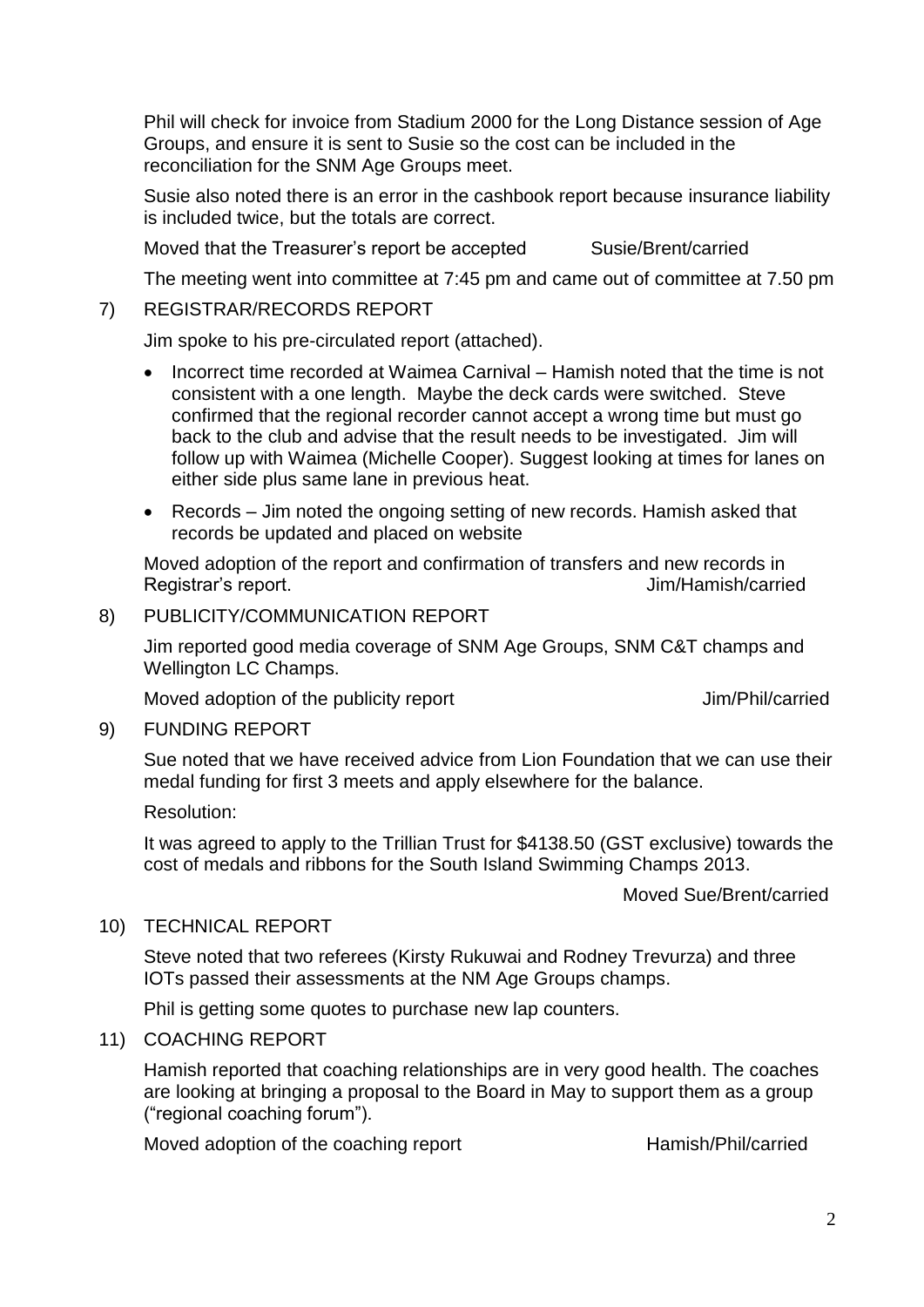#### 12) GENERAL BUSINESS

SNZ Teleconference Meeting

Brent has circulated minutes of last meeting. Next meeting is next week.

SNZ Affiliation fees – Brent has forwarded questions from clubs and additional queries. BSC also provided feedback – disappointed that SNZ is charging technical officials (usually parents). Suggest that fees for officials and coaches should be included in swimmers fees (that way all parents contribute to the costs)

Amaka Gessler offer of swim clinic

This could be held before Div 2. Hamish, Karen will contact coaches to confirm interest and timing. Jim will contact Amaka to confirm whether there is a cost. In principle the SNM Board is happy to support this clinic whenever it suits the coaches.

Regional Sec Schools meet 15 May 2013

Moved to include Regional Secondary Schools meet in SNM meet calendar

Phil/Steve

Phil noted that it will be a challenge to get enough officials (especially timekeepers) on a Wed. Steve will attend meet.

Moved to request a waiver from Kent Stead at SNZ of the rule that prevents registered and unregistered swimmers competing against each other, for Regional and SI Secondary Schools meets. **Fig. 5 Secondary Schools meets.** Jim/Phil/carried

SI Sec Schools meet 12-13 July 2013 & SI Champs 30 Aug- 1 Sept 2013

Phil has circulated a "to do" list and asked for any additions. We could create different levels (\$100, \$200) of sponsorship. The copier will be provided free of charge (in effect, a sponsor). Bay of Plenty has agreed verbally to lend us their second set of touch pads for the SI Champs; Phil is trying to contact Bronwyn Radford to confirm arrangements.

BSC will be applying for funding for touch pads.

• SNM Age Groups De-Brief

It was a very good competition. Jim noted that the meet came together well but could be organised earlier in the year. We need a check list and Event Organiser.

There was discussion about the possibility of combining some of the age groups. No decision was made.

Hamish suggested that a small stockpile of medals be available at the end of the meet to hand out for any incorrect awards.

The coaches sponsorship was discussed. Coaches provide their time at the meet. It was agreed that the signs should be put up at all the meets and thank you letters to be sent to coaches. (Lindie)

Colour cover is expensive. Agreed that for future Age Group Champs, a black and white cover would be sufficient, perhaps printed on coloured paper.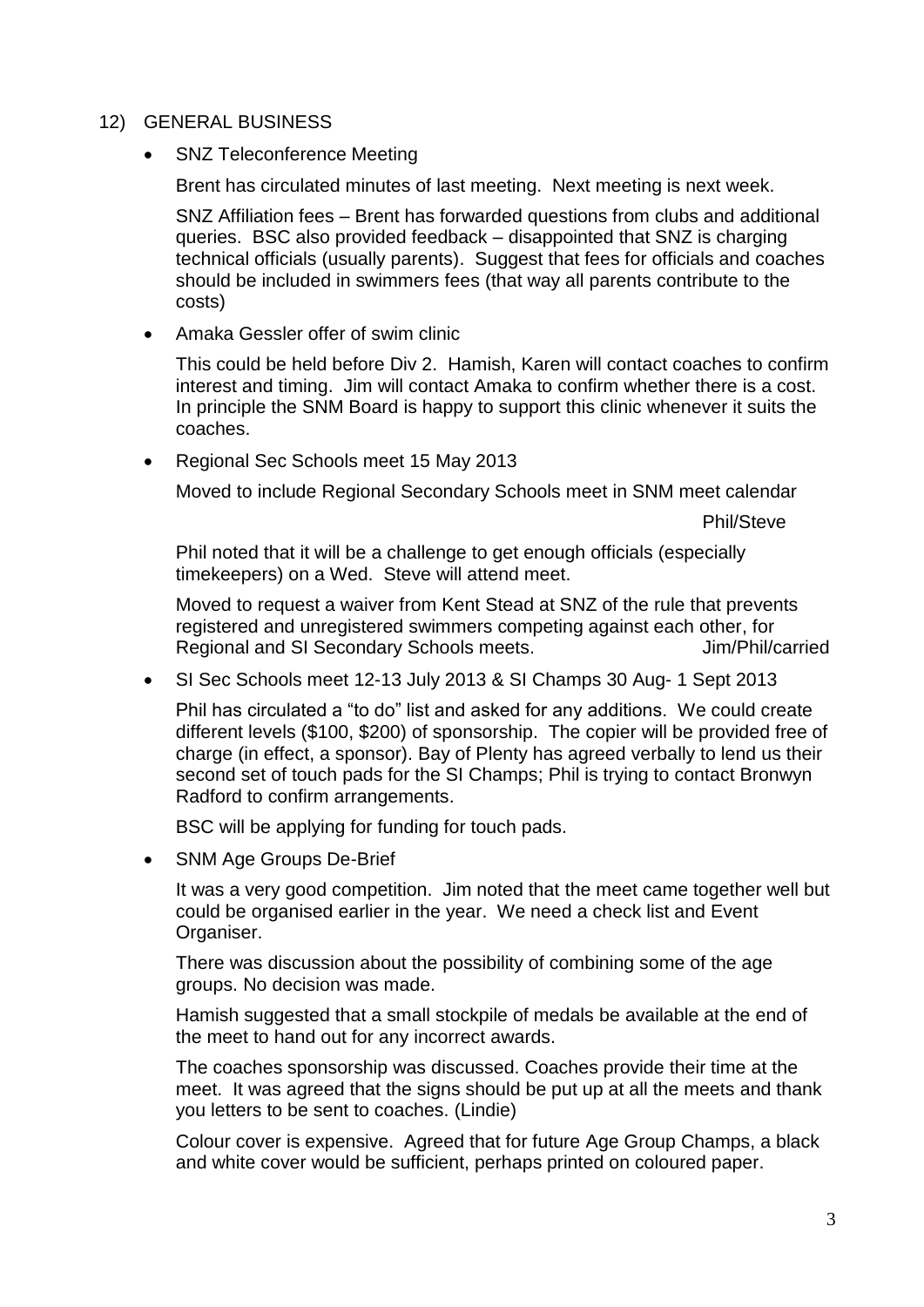Karen will advise clubs to get trophies engraved and forward the invoice. Note Workers Coop Shield needs last 2 years engraved.

o Adam and Eve Relay prize

In the past we have awarded towels for the winners of Adam & Eve relay. It was agreed that it would be a nice tradition to continue. Agreed to get a quote for towels plus embroidery. Karen will follow up

o Missing trophies (Ton Bolton, JG Bacon)

It was noted that these have been missing for several years. Go back to clubs and ask them to go back to their older people/retired swimmers (Lindie). Sue will talk to Jos.

#### 13) BOARD TIME

Sue noted that the Waimea carnival was very successful but had a couple of glitches. An unregistered swimmer turned up, expecting to enter meet on the day – the flier needs to be clear as to the entry process for unregistered swimmers Also, Takaka SC does not have TM so entries are done manually there was confusion because entries were coming from more than one person. It was agreed that we should encourage Takaka SC to appoint a recorder (Steve will follow up).

It was also noted that clubs need more results pads for unregistered swimmers. Phil to talk to Tony Woodall about printing.

Susie will pick up NM track suits from Motueka.

Hamish will pick up representative caps for NAGS & SI C&T meets..

Meeting closed at 8.54 pm

#### **List of Tasks**

- 1) **Susie** to purchase accounting software and load anti-virus to computer (Steve to provide computer; Hamish to provide printer cable)
- 2) **Susie** to re-present NM meet reconcilations
- 3) **Karen/Susie** to advise Nelson Club that meet fees must be paid prior to meet
- 4) **Phil** to confirm width of lanes at ASB, for touch pads
- 5) **Jim** to follow up with Waimea SC re incorrect time from carnival
- 6) **Jim** to place updated records on website
- 7) **Jim** to seek waiver for unregistered swimmers rule for Secondary School meets
- 8) **Lynn** to apply to Trillian Trust for medals
- 9) **Hamish/Karen** contact coaches re interest/timing for clinic from Amaka
- 10) **Jim** contact Amaka about costs (if any)
- 11) **Jim** to update SNM meet calendar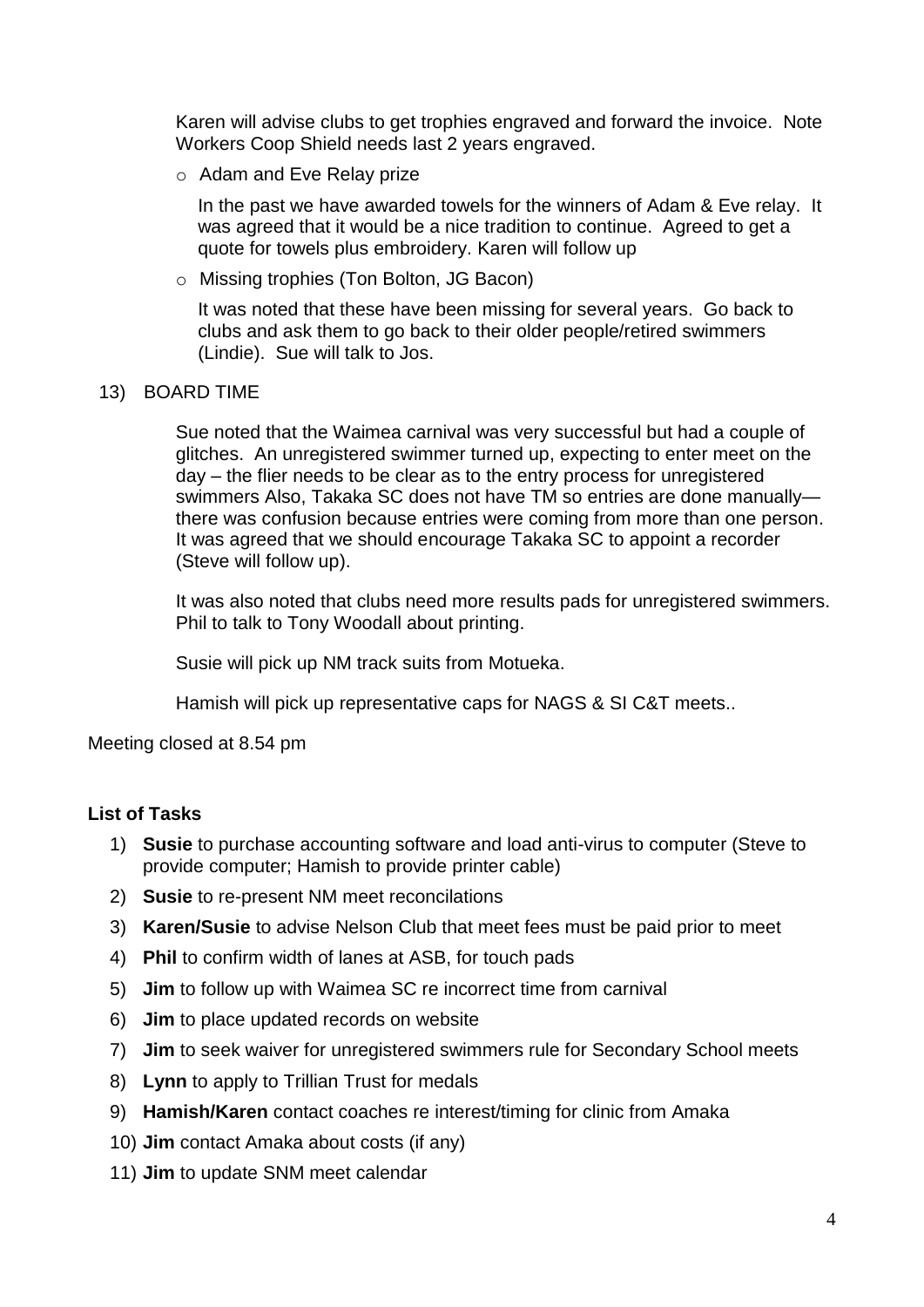- 12) **Lindie** to sent thank you letters to coaches
- 13) **Lindie** to contact clubs re missing trophies
- 14) **Karen** to get quotes for Adam & Eve towels & embroidery
- 15) **Hamish, Brent and Steve** to investigate options with regard joining either South or Central zone competitions and report back to the board
- 16) **Steve** to provide information on new officials assessment to Jim for posting on website
- 17) **Steve and Brent** meet with Nayland SC
- 18) **Steve** to talk to Takaka SC about recorder role
- 19) **Phil** to contact Tony Woodall re results pads for unregistered swimmers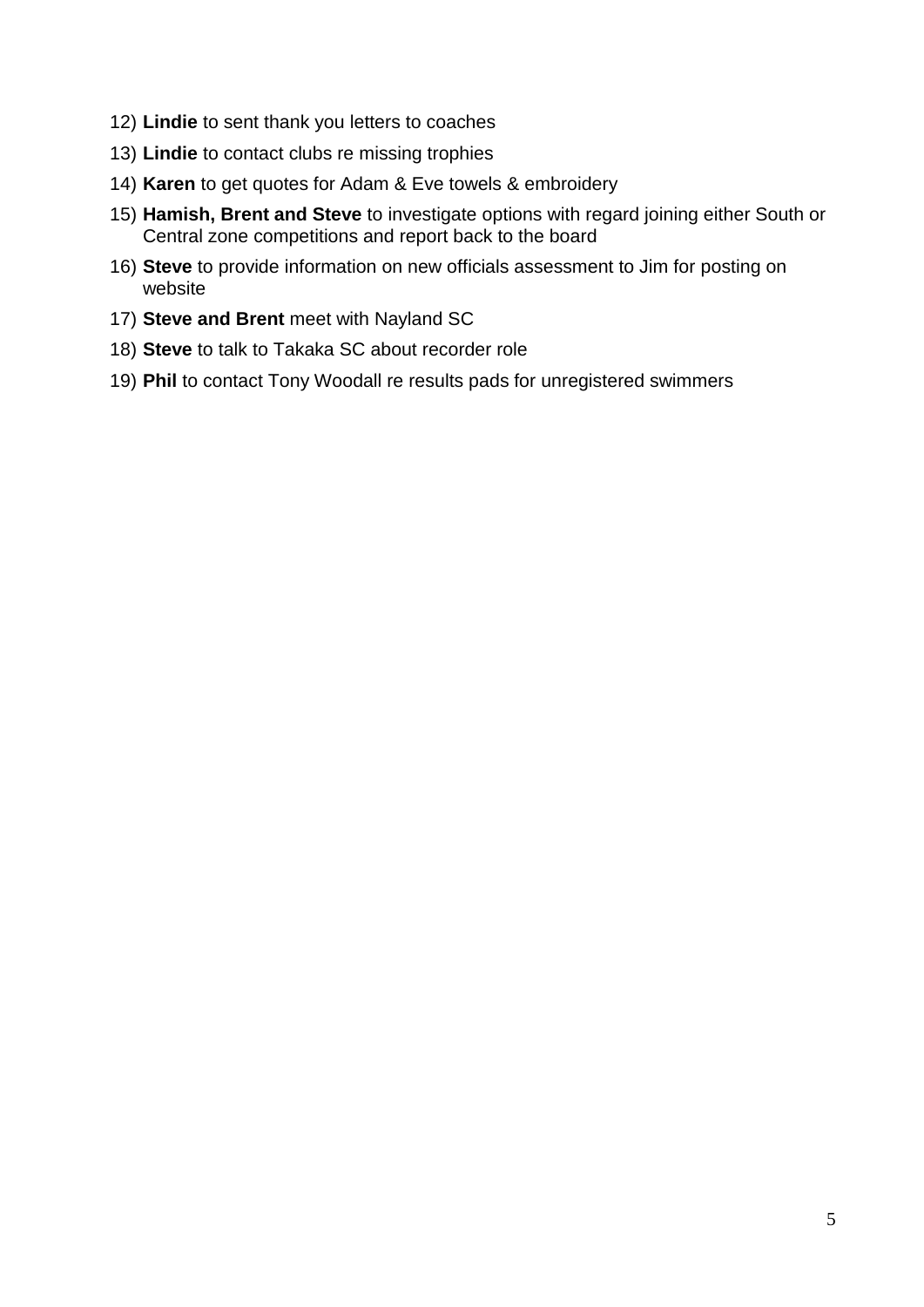# 18 February 2013 **Registrar's Report to Swimming Nelson Marlborough**

### **1. Transfers**

I have approved the following transfers:

| Swimmer transferring   From |                     | To           |
|-----------------------------|---------------------|--------------|
| <b>Cameron Murray</b>       | Nelson              | Nelson South |
| Fergus Wilson               | Templeton, Canty-WC | Nelson South |
| Joe Banner                  | Waimea              | Nelson South |

## **2. SNM Age Group Champs 2013**

With 115 swimmers entered, it was a full programme and a great meet. We had the usual glitches with the timing gear, and one unusual one due to an update of Meet Manager, but everyone coped well. We got some technical support Saturday night from the publishers of Meet Manager that identified an easy fix for the problem caused by the update. But the timing gear isn't getting any younger…

My main recommendation for next year is that the Board, at the beginning of the year, appoint an Event Coordinator to deal with organisational matters for each of the SNM meets. Some things like towels for Adam & Eve winners and caps for swimmers going to national meets got overlooked or not addressed until very late. Ideally, the Event Coordinator would have a checklist of tasks for each SNM meet and a date by which each task should be done.

For my part, a big thank you to Lorraine McMath, Ben Knight and Mandy Thomas for their help at the recorder's table, as well as to other board members and all of the officials at the meet.

#### **3. Incorrect time at Waimea Carnival**

Waimea hosted a great meet on Saturday with 94 swimmers taking part, including a number of unregistered swimmers and a squad from Golden Bay. Grace Woodall achieved a NAGs qualifying time for the 400m free (converted from 440 yards) and a couple of other swimmers just missed out. Jacob Johnston of Nelson Club was trying for a NAGs time in the 100m fly (110 yards at Waimea). His time was recorded as 36.18 seconds, as the three timekeepers apparently stopped their watches after one length rather than three. The times were duly recorded on the deck slip and entered in Meet Manager and sent through to me. I have advised Nelson Club that I cannot use the time for a NAGs entry, as it is clearly incorrect. I am seeking the Board's advice on whether I should also formally reject the result and delete it from the Team Manager database.

### **4. SNM Records**

We have lots of new records, including a pile from the Wellington LC meet. The times listed below are faster than existing SNM records.

*I recommend* that the times listed below be confirmed as SNM records.

| Event                                                          | LC/<br>SC. | Aae | M/<br>F | New time | Swimmer               | Club            | Previous record holder           |  |  |
|----------------------------------------------------------------|------------|-----|---------|----------|-----------------------|-----------------|----------------------------------|--|--|
| <b>Wellington Long Course Summer Champs 18-21 January 2013</b> |            |     |         |          |                       |                 |                                  |  |  |
| 800 Free                                                       | LC.        | -13 | F       | 9:56.51  | <b>Phillipa Dwyer</b> | Nelson South    | Standard                         |  |  |
| 50 Back                                                        | LC.        | 14  | F.      | 32.02    | Samantha Trevurza     | Motueka         | Alex Laidlaw Canterbury A's 2007 |  |  |
| 50 Breast                                                      | LC         | 14  |         | 34.99    | Sara Gane             | <b>Blenheim</b> | Kyla Steenhart 1993              |  |  |